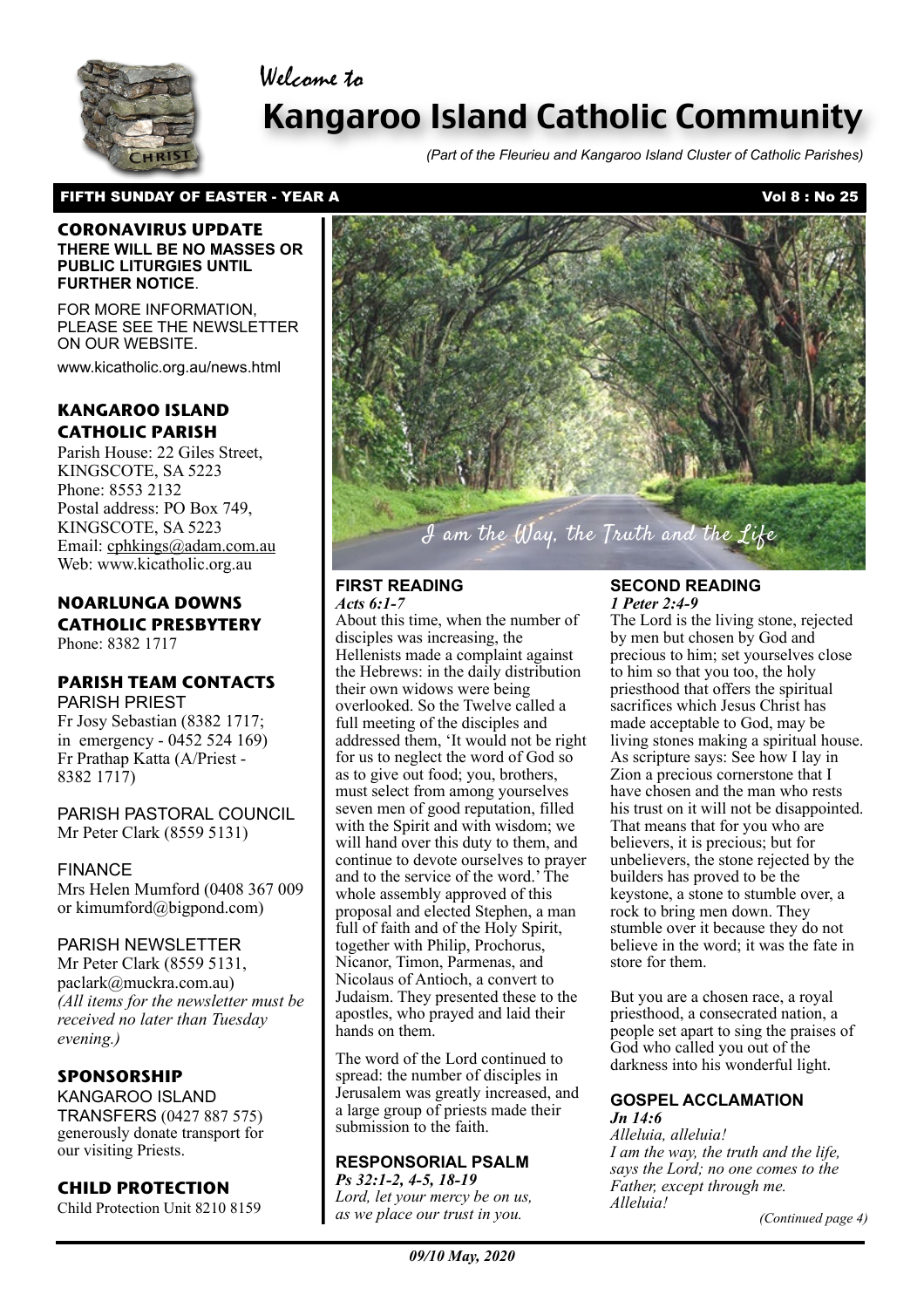#### **PLEASE KEEP THESE PEOPLE IN YOUR PRAYERS**

**Sick:** Mei Kuen Sexton, Fr Peter Milburn, Toni Langridge, Damian Baynes, Charles Gorman, Dalton Baynes, Roy Gaton

**May anniversaries:** Bill Berden, Mary Bradley, Peter Bradley, Baby Burden, Henry Carslake, Bob Clare, Charles Darcy, Timothy Hamm, Lorraine Holohan, Brian Kildea, Mildred Lashmar, Anthony Lonzar, Peter Lonzar, Dorothy McMahon, John Reynolds, Vikki Reynolds, Fiona Smith, Ann Wallace, Sr. Pauline Wallace, John Williams, Heather Willmott, Ross Wohling and all the faithful departed.

*May all our sick parishioners, relatives and friends know the healing love of Christ through our actions and His healing presence.*



#### **COLLECTIONS**

Our funds have depleted since the end of March when regular Masses ceased. Unfortunately, many of the bills for things like insurance, urgent maintenance etc haven't.

We realise that many people are suffering financially too, at the moment, but please give what you can.

#### **DIRECT PAYMENTS**

If you would like to organise your Church donations via bank transfer there are a couple of ways you can go about this.

1. If you bank online, you can set up periodic, direct payments yourself. Again, you will need to do this twice - once for the first collection and again for second. Acc: Kangaroo Island Catholic Parish BSB: 085-005 Acc No: 918 111 484 Ref: Your surname, initials and *First* or *General*

2. Periodic regular payments may also be organised with your bank. Take the account details (above) with you and bank staff can set it up for you.

**NB:** *First* collection is for the support of our Priests and *General* (second at our Masses) is for the support of our Parish.

If you wish to proceed and need more information or help, please contact Helen Mumford or Peter Clark.



## Happy Mother's Day! *(Article by Ravi Zacharias)*

Happy Mother's Day to all the mothers on this occasion set aside to celebrate your role and influence in the family. My mother taught me more with her proverbs and one-liners than I ever learned with long arguments, and I am ever grateful for her impact on my life.

As I reflect on this occasion, I think about the beautiful relationship Jesus had with his mother. I find it fascinating that when Jesus was in his final moments of his earthly journey providing redemption for the whole world, he paused to make sure that someone would take care of his mother. Even in the depths of his own pain and agony, Jesus was keenly aware of Mary's distress and did not want her to feel abandoned in that moment, transferring the responsibility of his mother's well-being to his beloved disciple, John.

Near the cross of Jesus stood his mother, his mother's sister, Mary the wife of Clopas, and Mary Magdalene. When Jesus saw his mother there, and the disciple whom he loved standing nearby, he said to her, "Woman, here is your son," and to the disciple, "Here is your mother." From that time on, this disciple took her into his home. – John 19:25-27

I thank God for the value he places on motherhood and I pray we will honor the mothers in our lives today and every day. For all you mothers, I pray you feel celebrated in a special way and treasured by your Heavenly Father, knowing that your sacrificial love and tireless efforts will be rewarded

#### **INSTALLATION OF ARCHBISHOP-DESIGNATE PATRICK O'REGAN**



The installation will be held in St Francis Xavier's Cathedral at 10.30am on Monday May 25 with only a small number of clergy and representatives of

the Archdiocese in attendance due to the coronavirus restrictions.

The installation ceremony and Mass will be live streamed via the Archdiocesan website [www.adelaide.catholic.org.au](http://www.adelaide.catholic.org.au) and on YouTube and Facebook. It will be replayed on Channel 44 the same day at 5.30pm.

#### **PRAY WITH MOTHER MARY AND MASS IN TIME OF PANDEMIC**

As Pope Francis has entrusted the protection of the world to Mary, we join in praying the rosary followed by the Mass in time of Pandemic in St Francis Xavier's Cathedral on Saturday, May 16. The Rosary and Mass will begin at 12.10pm and be live streamed via [www.adelaide.catholic.org.au](http://www.adelaide.catholic.org.au).

We follow in the footsteps of our Holy Father and together we pray to Mary, for continued protection of the vulnerable, healing of the sick, courage to those working on the frontline and wisdom for those developing a cure.

### **COVID-19 PHONE COUNSELLING**

*Now available by appointment* People struggling to cope with the chaos and fear surrounding COVID-19 can now access free phone counselling by appointment from Centacare Catholic Family Services - 8215 6700.

#### **LIVE STREAMING OF MASSES FROM ST FRANCIS XAVIER'S CATHEDRAL**

The Archdiocese is continuing to live stream daily Mass at midday and on Sundays at 10am from St Francis Xavier's Cathedral. These Masses can be viewed live and on demand on the home page of

[www.adelaide.catholic.org.au](http://www.adelaide.catholic.org.au).

It will also be available via [Facebook](https://www.facebook.com/adelaidearchdiocese/) or [YouTube](https://www.youtube.com/channel/UCG8JH2Ixvf3Bf4rHrFO_vVw).

For those without internet access, Sunday Mass is screened every week on Channel 10 at 6am.



*New from Ikea - Social Distance Bench*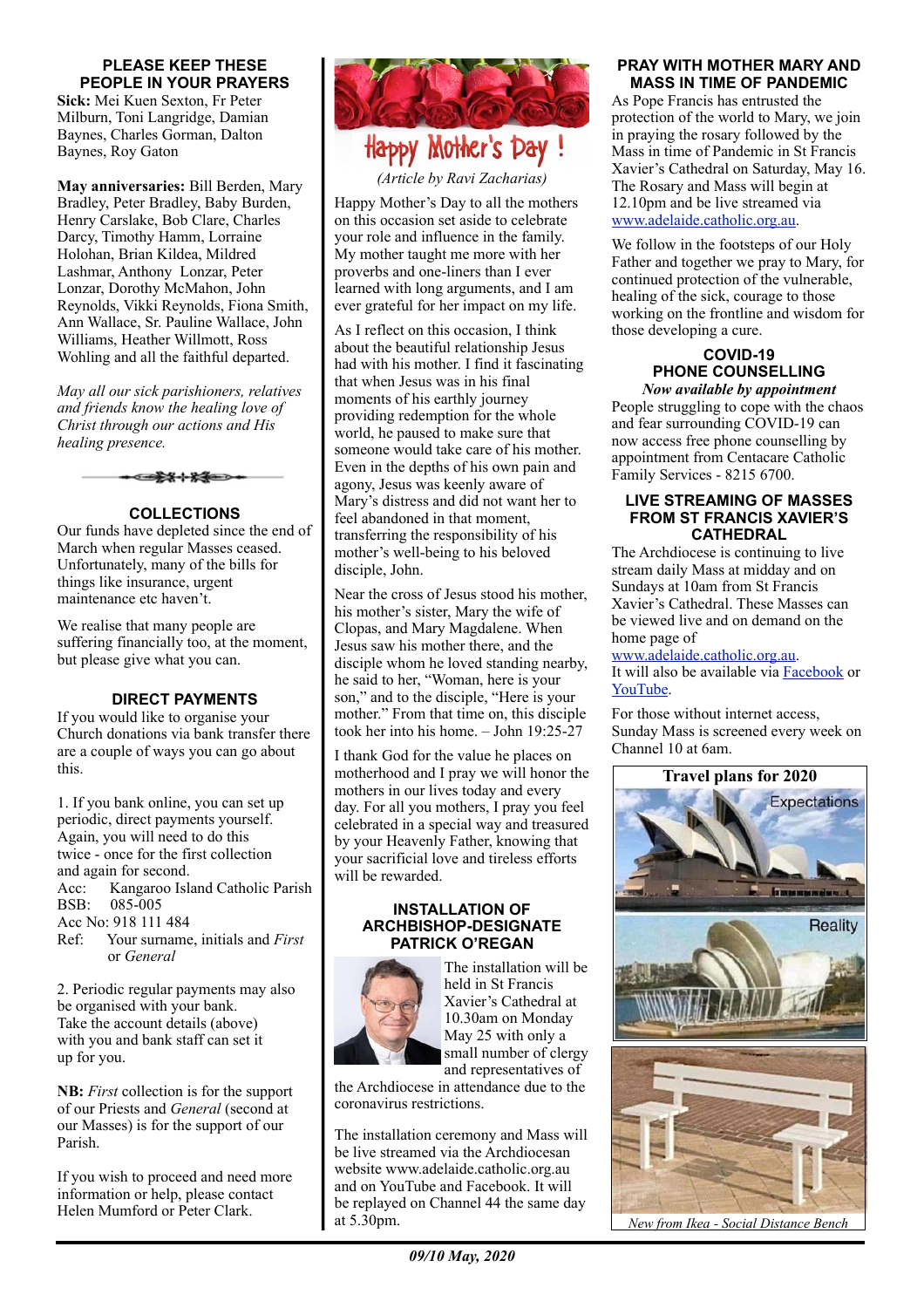

# **Ron Rolheiser column**

*Ronald Rolheiser, a Roman Catholic priest and member of the Missionary Oblates of Mary Immaculate, is president of the Oblate School of Theology in San Antonio, Texas. He is a community-builder, lecturer and writer. His books are popular throughout the English-speaking world and his weekly column is carried by more than sixty newspapers worldwide*

### **MOTHERS' DAY**

For many years, I've had a bias against Mothers' Day. I'm not against the concept, it's a private grudge. My own mother died 40 years ago and my ignoring of Mothers' Day has been payback to the universe for that perceived injustice: Let the world celebrate, but count me out!

But time heals and occasionally makes us wiser. Now, on Mothers' Day, I'm always conscious of my own mother and find good reasons to celebrate. You don't have to be alive to nurture someone, and such is the case with my mother. Jesus told us that we receive someone's spirit more purely after they have left us and I know that's true. Forty years after her death, I am more conscious of who my mother was and what she gave me than I was during all the years of my childhood when she was alive and her motherhood embraced me tangibly.

What my siblings and I are now conscious of, more clearly than when she was alive, is that we drew a long-straw. We had a good mother. It's as simple as that. In everything that was essential, she gave us what's important: security, protection, a sense of being wanted, a sense of being precious, adequate food, adequate clothing, the underlying sense that life is good, and, most of all, the sense that we are in the hands always of a God who is trustworthy.

None of this, of course, came perfectly. My mother wasn't God. She had real limits and so did the energy and the resources she drew upon to nurture us. We were a large family and were chronically strapped economically. We had enough, but just, just enough. There were never any extras. That was also true for the attention and the affection she could give out to us individually. She didn't have the time, energy, or luxury to dote on any of us individually, even as none of us ever doubted that we were getting as much from her as if each of us had been an only child. But still, all of us felt her limits and live with the effects of that today.

▅<del>▛</del>▓⊹▓▓▅

But her chronic over-extension was also her special gift: Like Jesus she multiplied the loaves and the fishes. Somehow she always found enough of everything, food, clothing, educational supplies, an extra cake or ribbon or whatever for a special occasion. Somehow we always had what we needed, just as somehow she made our family table stretch enough to feed anyone – neighbor, teacher, priest, salesman, or uncledown-on-his luck – who happened to be around near mealtime. She believed something most of us don't, namely, that when you are with the Bread of Life you always have the resources you need, no matter how meager they appear. She trusted that there would always be enough, and there always was.

And she complemented my father perfectly. You couldn't have ordered a better marriage from either Hollywood or a Catholic dating service. They found each other, soulmates, at a parish picnic and their affection and respect for each other was what, perhaps more than anything else, gave us, their children, an inchoate sense of safety, stability, and faith. My father was the moral compass, she was the heart; but they could reverse those roles and she could offer the moral challenge while he provided the sensitivity. Either way, they did it together and by the time they died, leaving behind a family that felt too young to be on its own, they had given us what they needed to, all the

basic tools to build our own lives and to live with some buoyancy and joy.

She died of pancreatitis and a broken heart, just three months after she had nursed my dad through a year-long, losing battle with cancer. As my dad lay dying, one of my brothers and I took her to a shop to buy a dress for the funeral. She splurged and bought the most expensive dress she'd ever purchased. When she tried on the dress the sales clerk told her: "You look terrific in that dress! I hope you enjoy wearing it!" She wore it just twice, once to her husband's funeral and once to her own. The irony of the salesclerk's comment hasn't been lost.

For whatever reason, she disliked her name, Mathilda. Her woman friends shortened it to Tilly, which she disliked even more. I'm not sure what my dad called her in the privacy of their intimacy, but I suspect it wasn't either of those names.

Anthropologists tell us that our mothers are our symbiotic link to life. They have to let us know that the universe wants us, that we're loveable simply for whom we are, that love doesn't have to be earned. My mother was too busy sometimes to nurture each of her children individually with that sense that we were unique, beautiful, and precious; but she mothered us in such a way that life itself and the God who grounds life, give us that precious gift.

*You can read, or download, Ron Rolheiser's weekly columns from his website at: www.ronrolheiser.com*